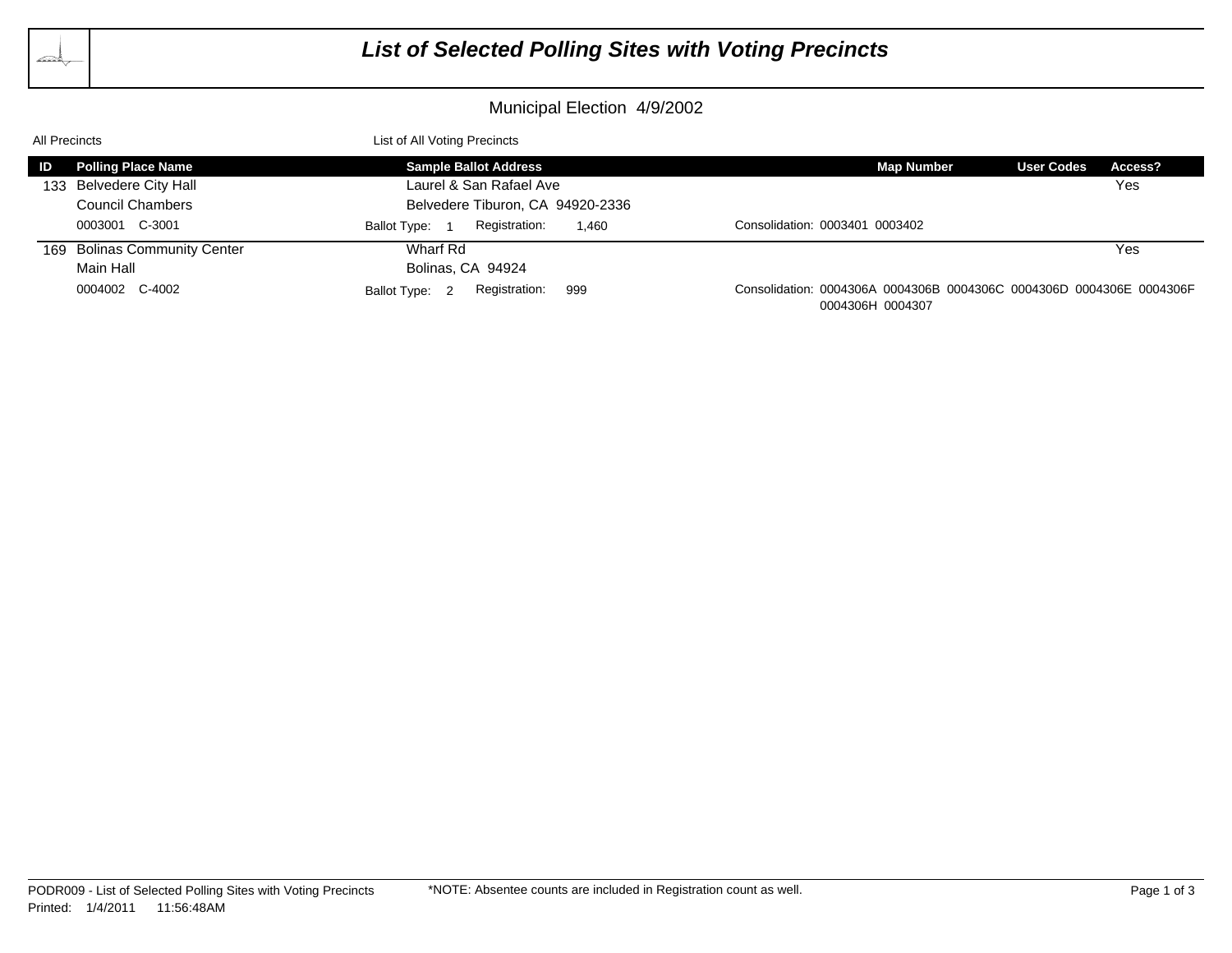| I ID                                | <b>Polling Place Name</b> | <b>Phone</b>      |  |  |                                       | <b>Ballot</b>       | Table          | Reg   | <b>AV</b> |                      |
|-------------------------------------|---------------------------|-------------------|--|--|---------------------------------------|---------------------|----------------|-------|-----------|----------------------|
|                                     | Sample Ballot Address     | <b>Map Number</b> |  |  | User Codes Accessible Voting Precinct | Type                | $\blacksquare$ | Count |           | Count* Consolidation |
| <b>Total Selected Poll Sites: 2</b> |                           |                   |  |  |                                       | <b>Grand Total:</b> |                |       |           |                      |

**Total Selected Voting Precincts: 2**

**Total Unassigned Voting Precincts: 0**